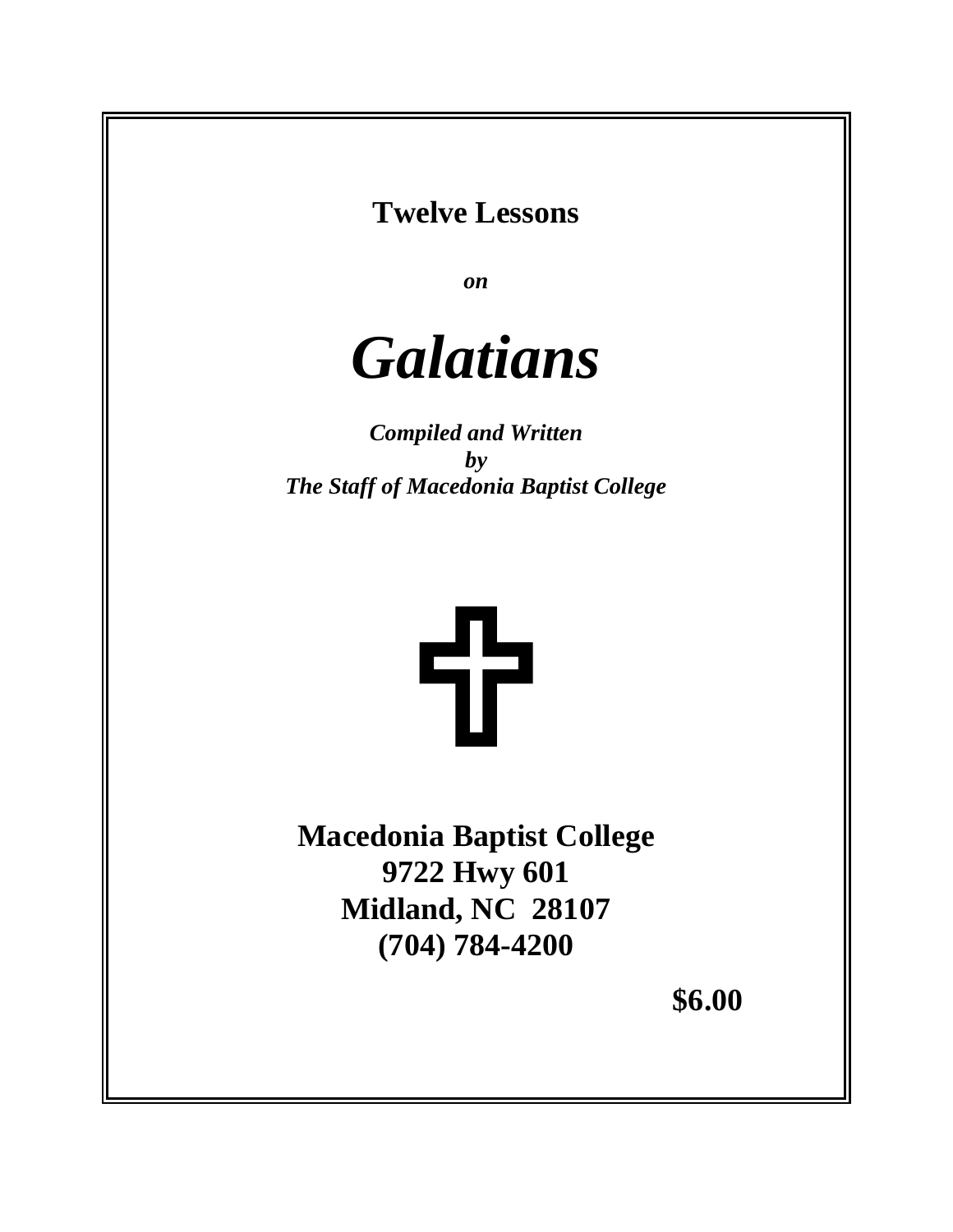No part of this book may be reproduced in any form without<br>written permission from Macedonia Baptist College and Xaris, Inc.

XOPIS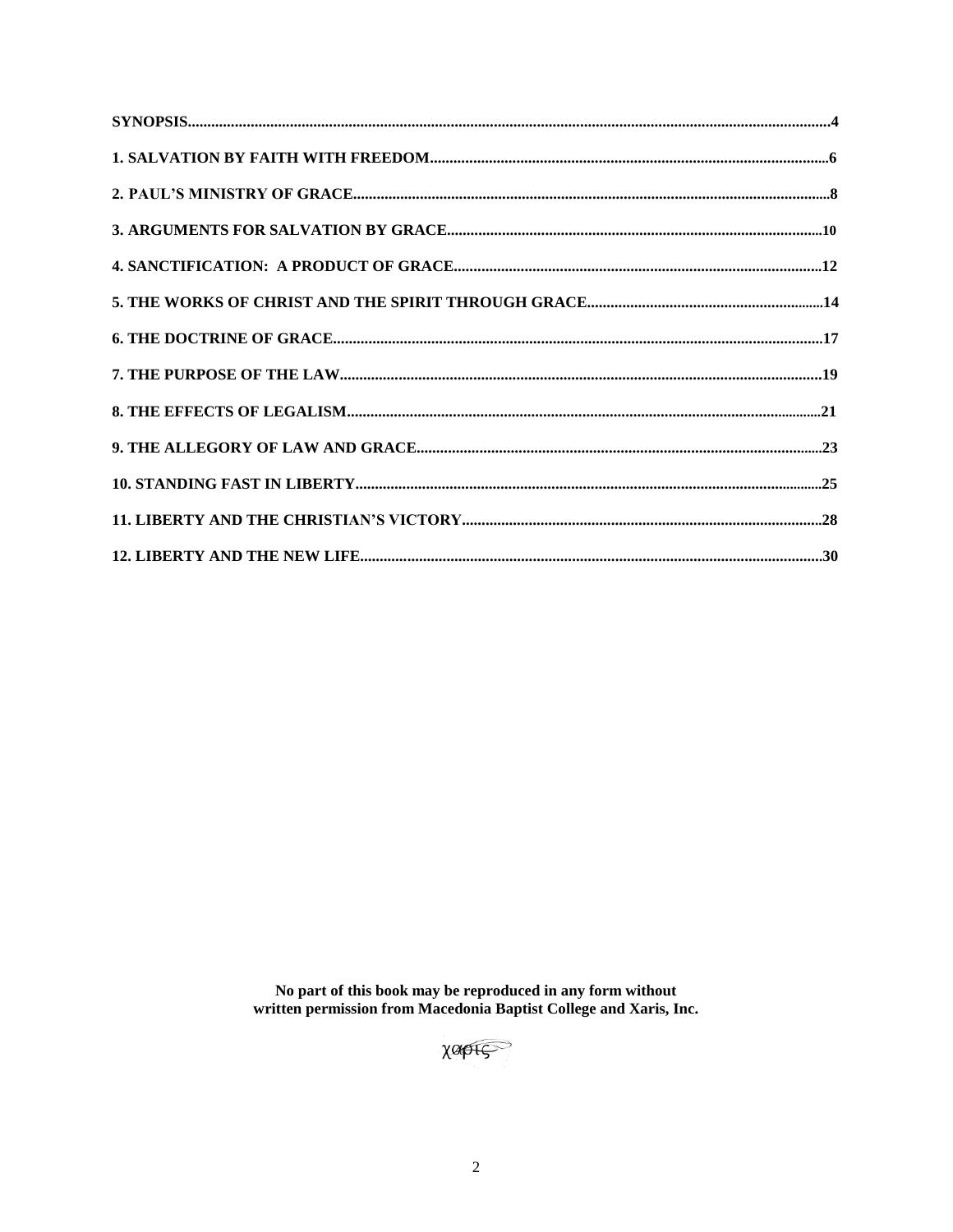# **SYNOPSIS THE BOOK OF GALATIANS**

**Introduction:** The book of Galatians stands as the "Christian's Declaration of Independence." Paul teaches us clearly that we are free from the curse and bondage of the Law. When Paul wrote this letter to the churches in Galatia, he was fighting a battle with legalism. Much like today, religious leaders were attempting to mix the Gospel of Grace with the Works of the Law. The theme of Galatians is the fact that justification is by faith alone. Any additions or subtractions from this message are doctrines of perversion. Certain Judaizers had journeyed from Jerusalem preaching *"another gospel"* to the churches in Galatia. There were two aspects to their corrupt doctrine.

- 1. Faith and works are both necessary to attain justification from sin.
- 2. After justification, one must sanctify himself by living free from sin.

Paul refutes these arguments with two key verses in Chapter 3.

- 1. Concerning Justification Gal. 3:6 *"Even as Abraham believed God, and it was accounted to him for righteousness."*
- 2. Concerning Sanctification Gal 3:3 –*"Are ye so foolish? having begun in the Spirit, are ye now made perfect by the flesh?"*

Below is an outline of Galatians taken from Nelson's Bible Outlines.

### **I. THE GOSPEL OF GRACE DEFENDED** –1:1-2:21

- A. Introduction 1:1-9
- B. Gospel of Grace Is Given by Divine Revelation 1:10-24
- C. Gospel of Grace Is Approved by Jerusalem Leadership 2:1-10
- D. Gospel of Grace Is Vindicated by Rebuking Peter 2:11-21

#### **II. THE GOSPEL OF GRACE EXPLAINED** – 3:1-4:31

- A. Holy Spirit Is Given by Faith, Not by Work 3:1-5
- B. Abraham Was Justified by Faith, Not by Works 3:6-9
- C. Justification Is by Faith, Not by the  $Law 3:10-4:11$
- D. Galatians Receive Blessings by Faith, Not by the Law 4:12-20
- E. Law and Grace Cannot Co-exist 4:21-31
- **III. THE GOSPEL OF GRACE APPLIED** 5:1-6:18
	- A. Position of Liberty: Stand Fast 5:1-12
	- B. Practice of Liberty: Love One Another 5:13-15
	- C. Power for Liberty: Walk in the Spirit 5:16-26
	- D. Performance in Liberty: Do Good to All Men 6:1-10
	- E. Conclusion 6:11-18

 Galatians is the strongest argument which can be used against those who attempt to mingle law and grace. The Judaizers in Paul's day had the same motivation as the legalists of our day. If a man says you can only be saved by living up to God's standard of holiness, and then proclaims he has attained this "salvation", his flesh will be lifted up in pride. This is the exact message of Eph. 2:8,9 – *"For by grace are ye saved through faith; and that not of yourselves: it is the gift of God: Not of works lest any man should boast."*

 Remember, the motivation behind any attempt to include man's works as vital to the process of salvation is selfish pride. This is why salvation requires child-like faith.

**The People of Galatians** – There has been a small controversy over who these people really were. When Paul wrote the letter, Galatia was considered one of two things. There was a small nation of Gauls, and a large Roman province which included this small nation. Both were called Galatia. Warren Weirsbe, in his book *New Testament Outlines*, suggests that it was like traveling to New York, NY. When telling people where you are going, you must specify if you are destined for the state or the city. In his letter, Paul did not specify to which Galatia he was writing. Two theories have been established which has divided Galatia into Northern Galatia and Southern Galatia. The theory that Paul wrote to the people of Northern Galatia is supported by the statements of many early church fathers. However, if Paul was writing to these people, we have no information on which they were. The book of Acts contains no record of Paul reaching so far north on any of his missionary journeys. When the term Galatia is used in Acts 16:6; 18:23, it refers to the southern part of Galatia. This area included such places as Antioch and Iconium. We know that Paul preached in these towns on his first missionary trip and churches were formed as a result. It stands to reason that Paul was writing back to these same churches. Another heavy weight of evidence is the fact that Paul mentions Barnabas in Gal. 2: 9,13 as if he should be well known to the recipients of the letter.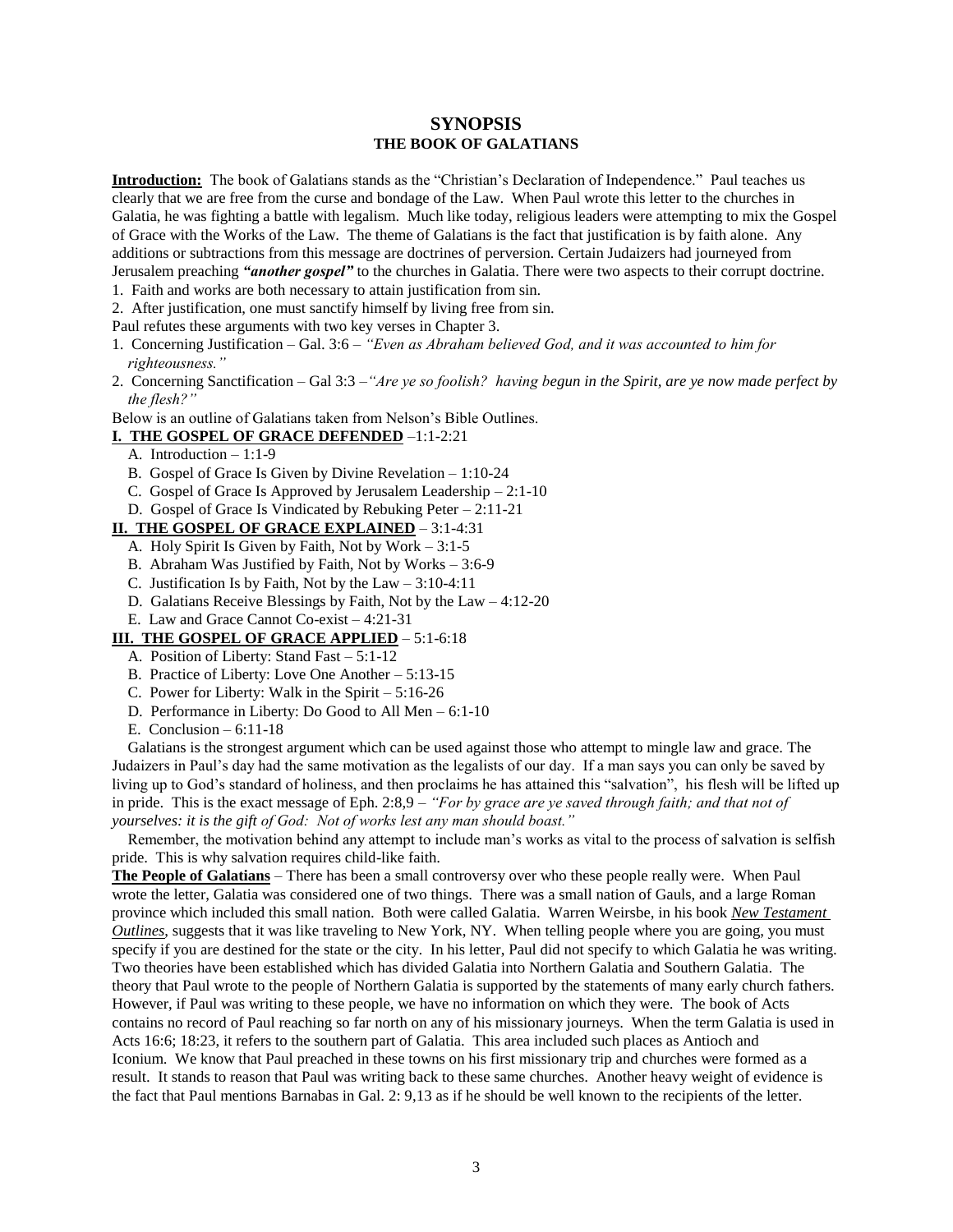These facts lead us to believe that Gal. 4:13 refers to Paul's South Galatian Mission trip when Barnabas was with him.

**The Time Of The Writing** – Most students of church history date the writing of the epistle shortly after Paul's first missionary endeavor. According to Acts 13 and 14, Paul's first journey was to Antioch, Iconium, Lystra, and Derbe in 45 AD. If this is so, Galatians was the first epistle written by the Apostle Paul. Other scholars date the writing of the epistle as late as 60 AD, when Corinthians was completed.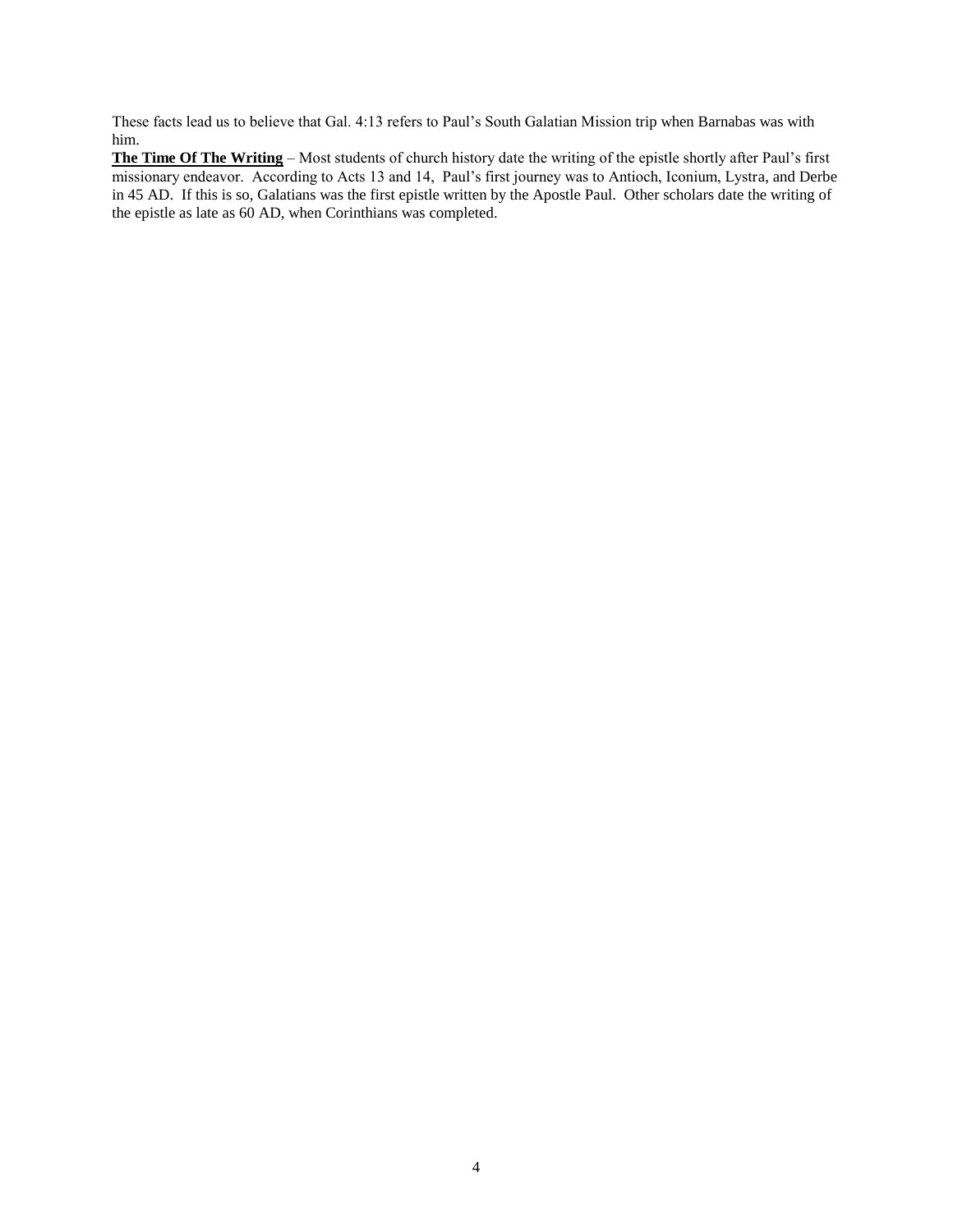# **SALVATION BY FAITH WITH FREEDOM – LESSON 1**

**Introduction:** This is the message of Paul. He begins the epistle with strong arguments for the doctrine of justification by faith. Our first study will involve two points from 1:4-6. Paul reveals the true Gospel and the error of leaving its principles.

## **Lesson Goals:**

- 1. Discover Paul's motivation for writing the letter to the Galatian church.
- 2. To show that salvation is by grace alone.
- 3. Review Paul's words of rebuke and exhortation concerning the departure of the church from grace to works.

#### **Definitions of Important Terms/Phrases:**

- 1. Judaizers Early converts to Christianity who tried to force believers from non-Jewish backgrounds to adopt Jewish customs as a condition of salvation.
- 2. Anathema Accursed: the transliteration of a Greek word which means "accursed" or "separated" (Luke 21:5; Rom 9:3; Gal 1:8-9). In the Old Testament, the word is applied to the images, altars, and sacred objects of the Canaanites (Deut 7:23-26). The gold and silver images of their gods were "accursed" (Deut 7:26); they were not to be kept by the Israelites but were to be destroyed with fire.

# **I. THE REASON FOR THE GOSPEL –** 1:4

- **A. The Will Of Sovereignty** *"the will of God and our Father"*
	- 1. The Plan Of Salvation Apart from the plan and authority of God the Father, salvation by grace is impossible. It is His divine will that set all things in motion concerning our salvation. God's sovereign grace is not something to be apprehensive about. Rather we should be appreciative of the mercy he bestowed by granting sinners such a wonderful gift. The plan involves the Trinity.
		- a. The Father: Designed the Plan in Eternity
		- b. The Son: Delivered the Plan in the Fullness of Time
		- c. The Spirit: Declares the Plan Daily
			- 1) Acts 2:23 *"Him*(Jesus)*, being delivered by the determinate counsel and foreknowledge of God, ye have taken, and by wicked hands have crucified and slain:"*
			- 2) Eph. 1:11 *"In whom also we have obtained an inheritance, being predestinated according to the purpose of him who worketh all things after the counsel of his own will."*
	- 2. The Purpose Of Salvation God's purpose of salvation is for the glory of His name. We were created for the praise of God. Eph. 1:6 – *"To the praise of the glory of his grace..."* Eph. 1:12 – *"That we should be to the praise of his glory, who first trusted in Christ."*
	- 3. The People Of Salvation Whosoever will may come. Paul is a prime example of how God will save anyone. In verse four he states his authority and apostleship is by the *"will of God."* The only reason Paul was saved is the will of Sovereignty. Acts 15:14 – *"Simeon hath declared how God at the first did visit the Gentiles, to take out of them a people for his name."*

# **B. The Willingness Of The Saviour –** *"who gave himself for our sins"*

- 1. His Commitment *"who gave"* The word gave means "to bestow of one's own accord." It was not a mandatory requirement. God did not demand that Christ die for our sins. Christ was willing to give whatever it took to redeem.
- 2. His Cost *"himself" –* The greatest sacrifice a man can give is his life. The price of our salvation cannot be measured. II Cor. 9:15 – *"Thanks be unto God for his unspeakable gift."*
- 3. His Compassion *"for our sins"* The hardest thing to understand about salvation is what appears to be a tremendous loss for Jesus. He gave himself... for our sins. We are so unworthy. Why did he do it? Gal. 2:20b – *"... who loved me, and gave himself for me." –* I John 3:1 – *"Behold, what manner of love..."*
- **C. The Wonder Of Salvation –** *"that he might deliver us from this present evil world."*
	- 1. He Releases *"might deliver us"* The word deliver means to "tear out, to pluck out; to rescue with the idea to release." Noah Webster defines it "to free, to set at liberty."
	- 2. He Removes *"from this present evil world"* God doesn't pick you up and then put you back in the same place. We live above the evils of this world *"in heavenly places."* – Eph. 2:6.